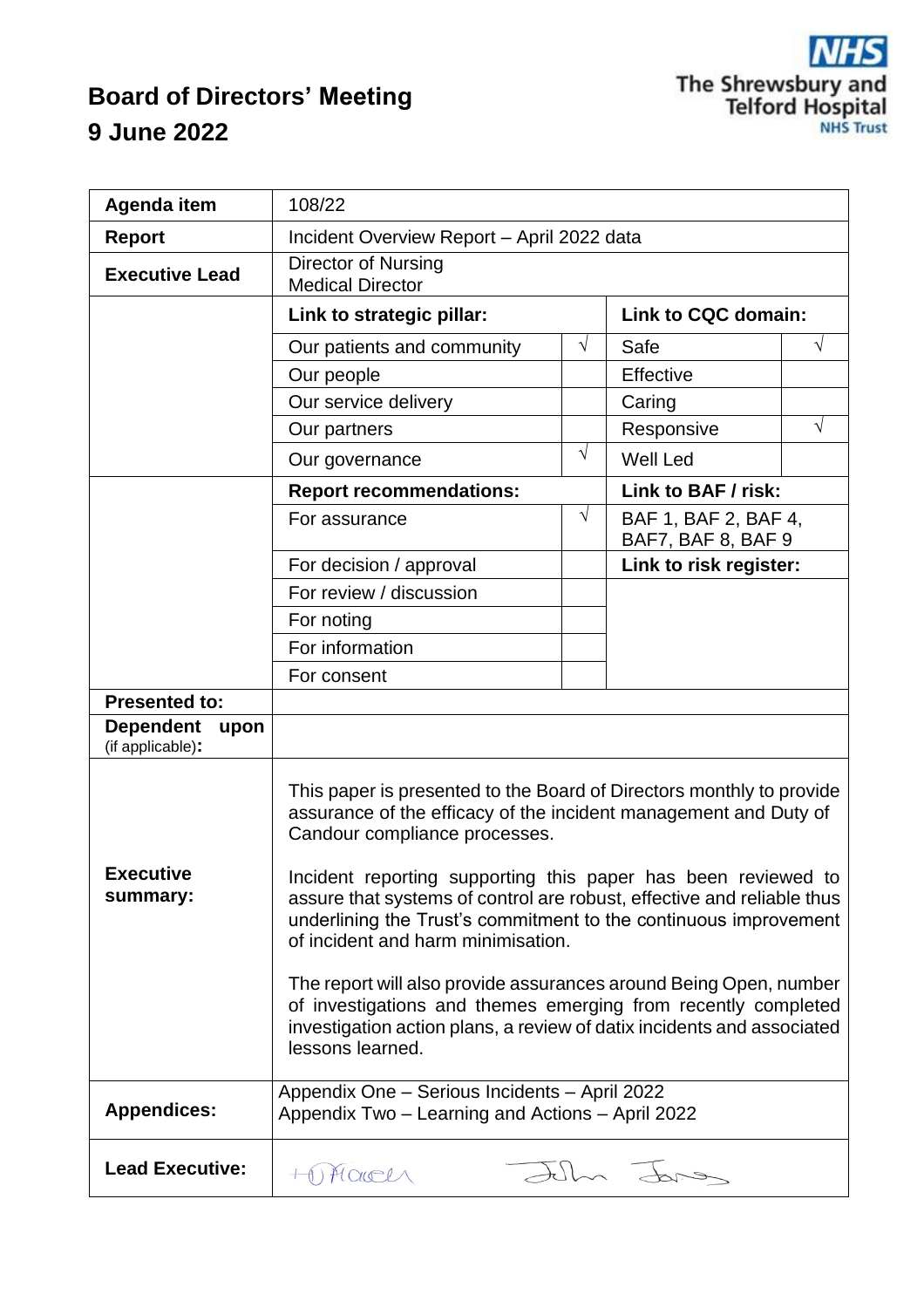#### **1. Introduction**

This report highlights the patient safety development and forthcoming actions for June/July 2022 for oversight. It will then give an overview of the top 5 reported incidents during April 2022. Serious Incident reporting for April 2022 and also rates year to date are highlighted. Further detail of the number and themes of newly reported Serious Incidents and those closed during April 2022 are included in Appendix 1. Detail relating to completed actions and lessons learned are included in Appendix 2.

## **2. Patient Safety Development and Actions planned for June/July 2022/23**

- Work with the National and Regional Patient Safety Network to develop a clear plan for progress to the new National Patient Safety Incident Response Framework, which will require significant changes to the way in which the Trust approaches patient safety investigations – due to be rolled out Nationally during 2022.
- Develop Safety links/champions in all ward areas to support learning and sharing.
- Embed the new Divisional Quality Governance Teams and Quality Governance Framework

## **3. Analysis of April 2022 Patient Safety Incident Reporting**

The top 5 patient safety concerns reported via Datix are reviewed using Statistical Process Charts (SPC). Any deviation in reporting, outside of what should reasonably be expected, is analysed to provide early identification of a potential issue or assurance that any risks are appropriately mitigated. SPC Chart 1 demonstrates Patient Safety Incident reporting over time, which shows an upward trend in reporting this may relate to a more open reporting culture, during July 2022 it is planned to undertake a pulse survey of staff to test this assumption.



#### **SPC Chart 1**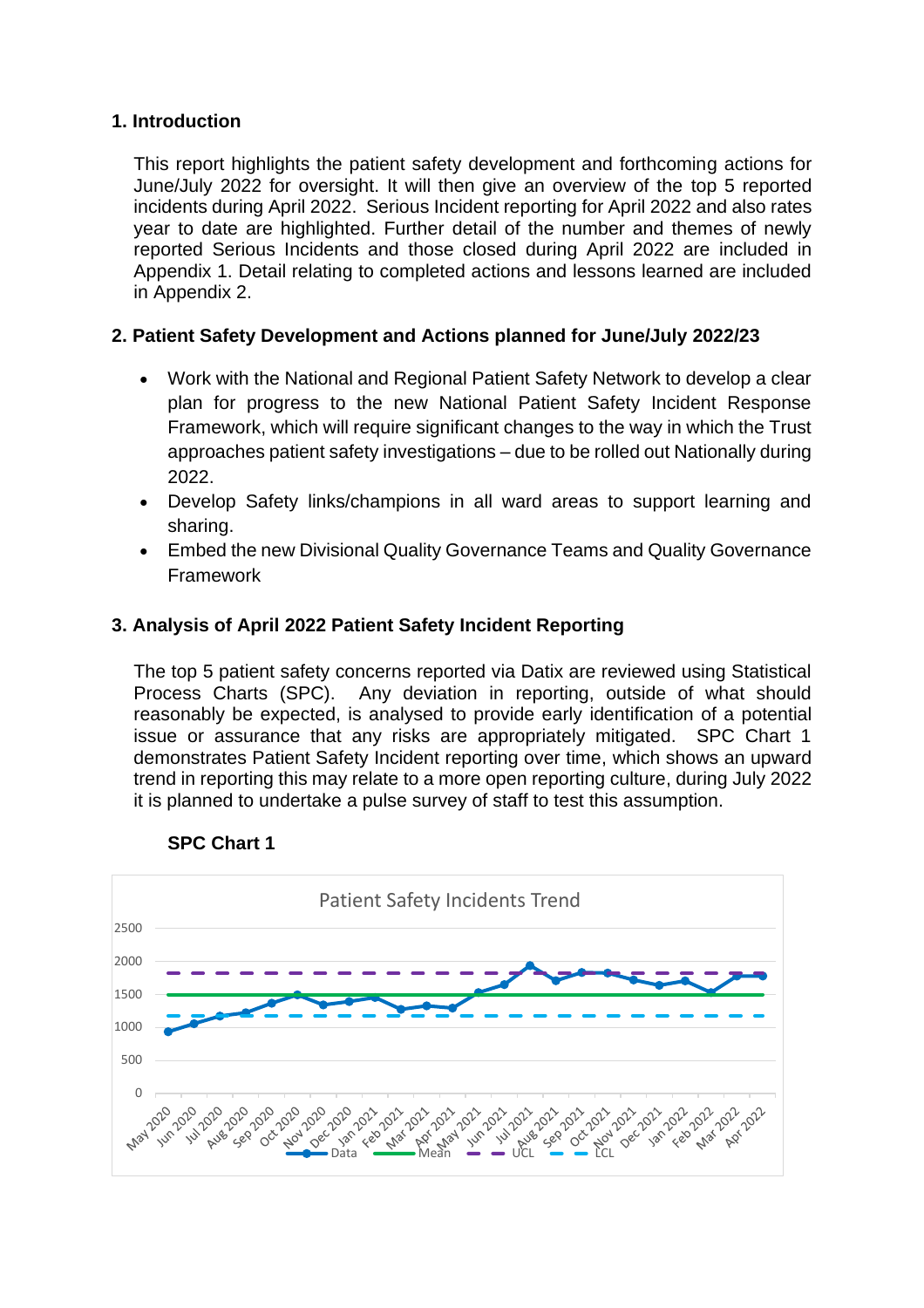## **3.1 Review of Top 5 Patient Safety Incidents**

During April there were 1,779 Patient Safety Incidents reported which were classified as incidents attributable to Shrewsbury and Telford Hospitals. The top 5 reported incidents account for 34% of the reported incidents during April 2022 – see Table 1. The top 5 reported incidents are explored in more details below.

#### **Table 1**

| Top 5 Patient Safety Incidents | <b>Totals</b> |
|--------------------------------|---------------|
| Admission of patient           | 182           |
| <b>Bed shortage</b>            | 129           |
| Falls                          | 120           |
| Communication                  | 103           |
| <b>Staffing Problems</b>       | 78            |
| <b>Total</b>                   | 612           |

## **3.2 Admission of patients**

10% of all reported incidents during April (182) were categorised as incidents related to the admission of patients. This category covers a wide range of concerns relating to the admission of patients, such as ambulance offload delays and delay with allocation of beds out of the Emergency Department. The number of incidents and % of incidents has continued to increase since January 2022.

Analysis of ambulance offload delay and long waits in the Emergency Department in demonstrates increased harm caused to patients. It is also important to note that each incident report for ambulance offload delay may have multiple patients attached to it – each patient is reviewed to assess any harm caused due to delay in admission.

SPC chart 4 shows that during September, October and November incidents exceeded the upper control limit it is noted the during December there was a small reduction in incidents however since February 2022 the numbers have exceeded the upper control limit and demonstrates significant pressure with the Emergency Department and capacity concerns with the Trust.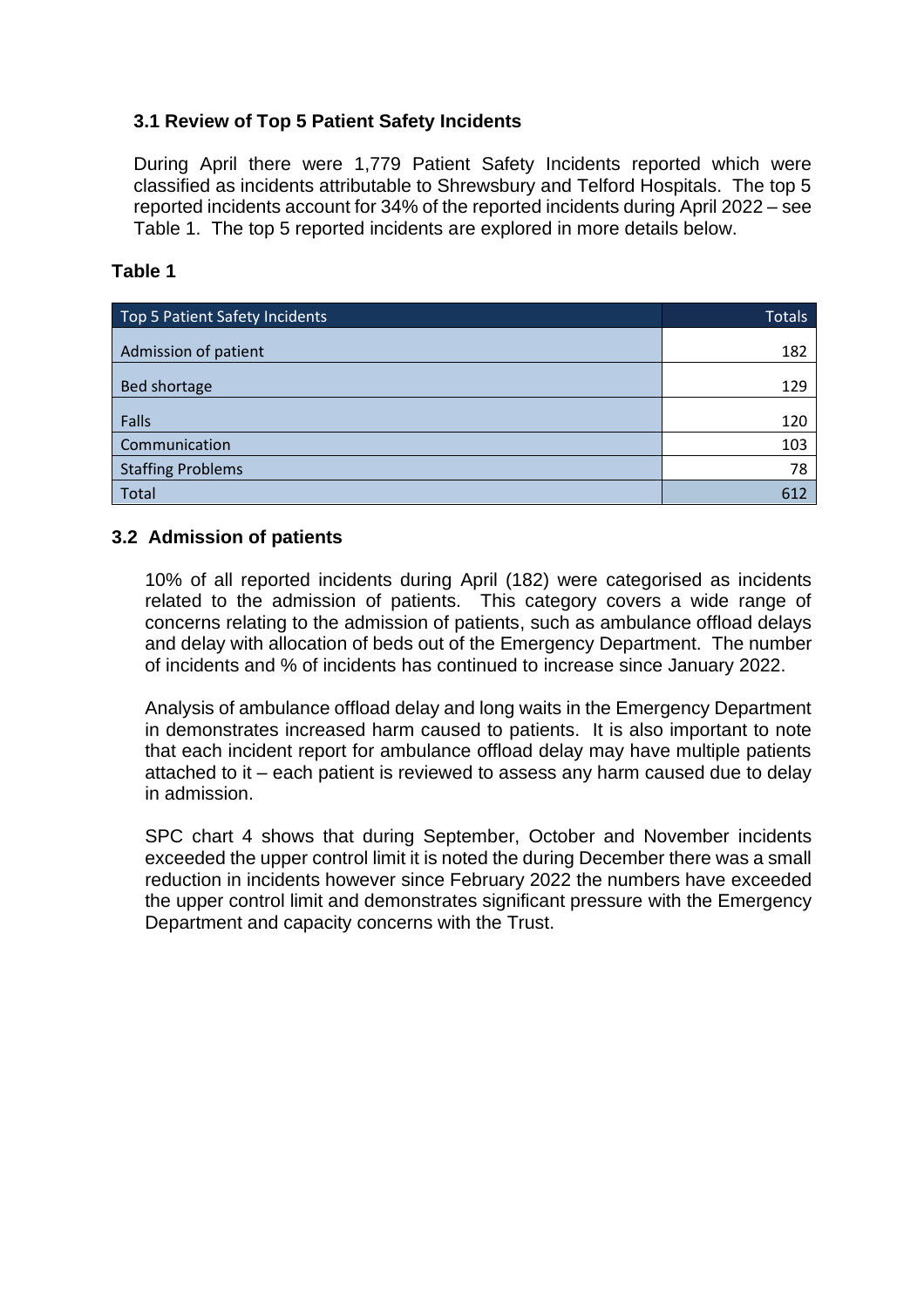



**Graph 1 – Severity of Harm Admission of Patients**



## **3.3 Bed Shortage**

7.3% of all reported incidents during April (129) were categorised as bed shortages. These incidents include 12 hour breaches for patient admission from ED, it is important to note that 1 incident report for 12 hour breaches may contain multiple patient detail and delay in discharge from Intensive Care Unit to a ward bed.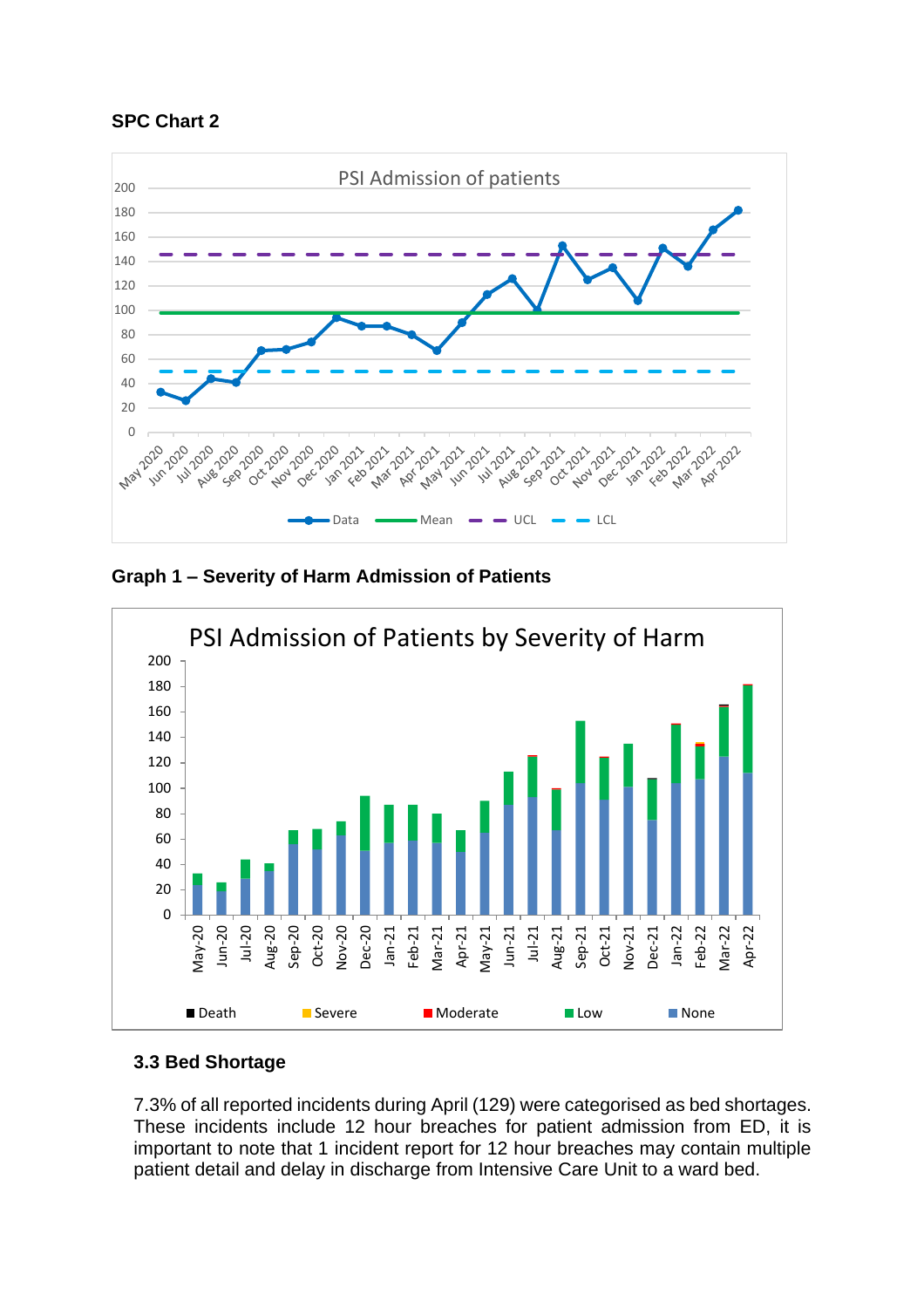



**Graph 2 Severity of Harm Bed Shortages**



## **3.4 Falls**

6.7% of all reported incidents during April (120) were categorised as a Fall. Of these, 1 was reported as severe harm and has been reported as a Serious Incident and are under investigation. Completed investigation reports are presented to the Nursing Incidents Quality Review Meeting (NIQAM) which is Chaired by the Deputy Director of Nursing where learning is identified and shared.

All inpatient falls are reviewed daily by the Quality Matrons and the Falls Lead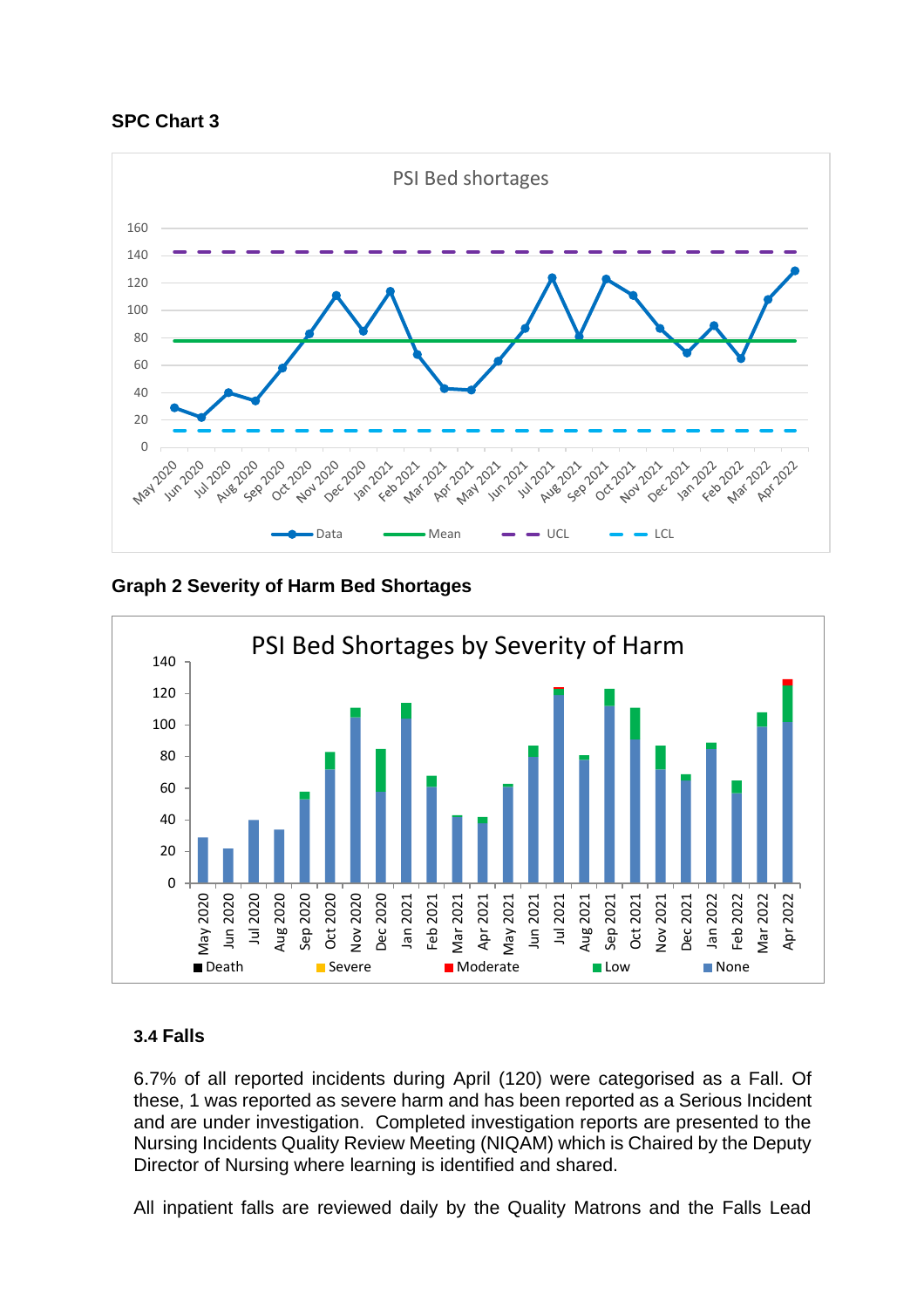Practitioner, identifying areas for improvement and shared learning.

SPC Chart 4 identifies a reduction in inpatient Falls reported since January 2022. The Trust is part of the Regional Falls Group working to share learning and falls prevention strategies. The Group have noted an increase in falls Nationally, which may be linked to the COVID 19 pandemic.



**SPC Chart 4**



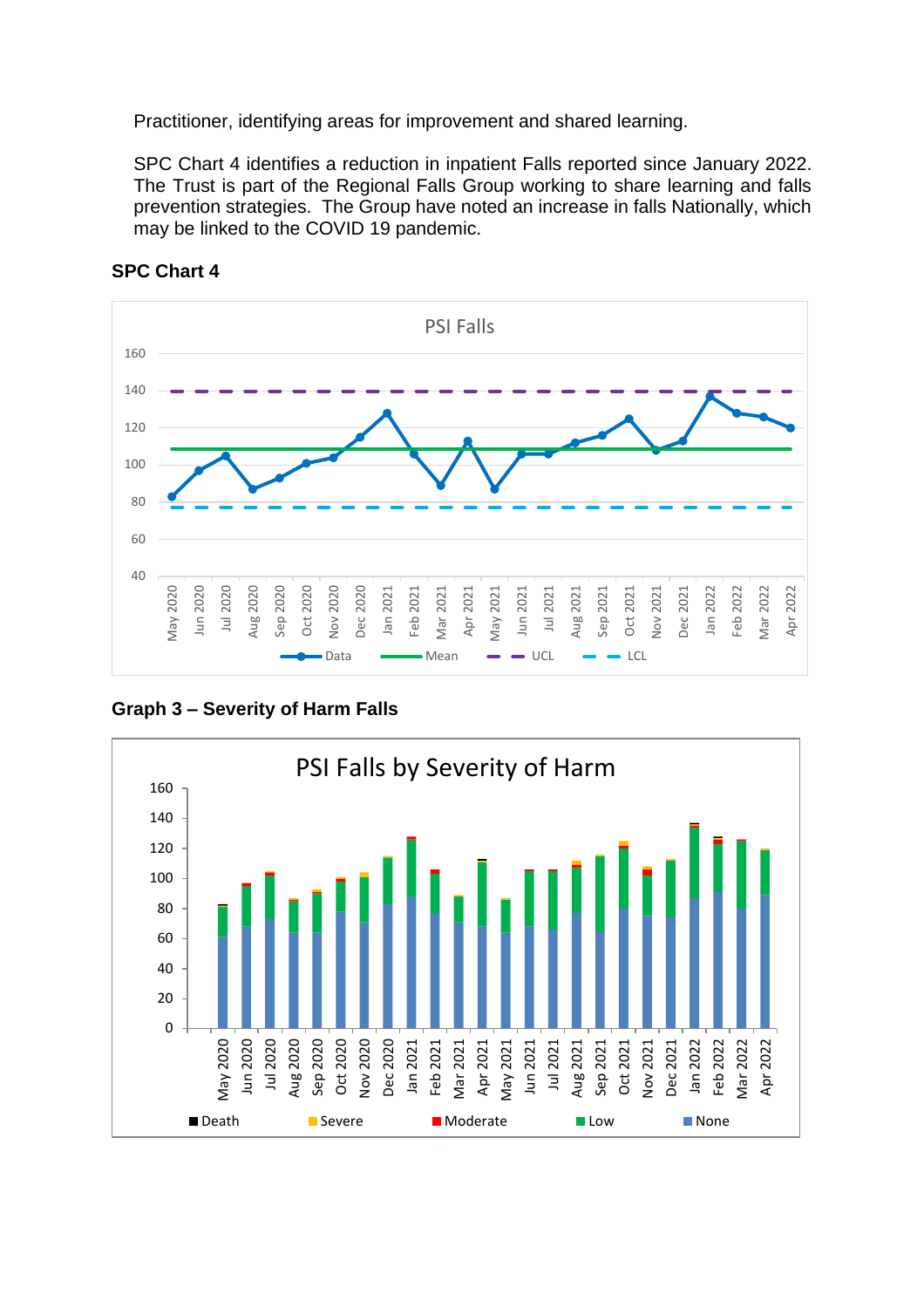#### **3.5 Communication between staff, teams and departments**

5.8% of all reported incidents during April (103) were categorised communication between staff, teams and departments. April is the first month that communication with colleagues within the Trust has been in the top 5 reported incidents, which may be a reflection on the sustained pressure experienced by staff within the Trust.



#### **SPC Chart 5**

**Graph 4 Severity of harm communication**

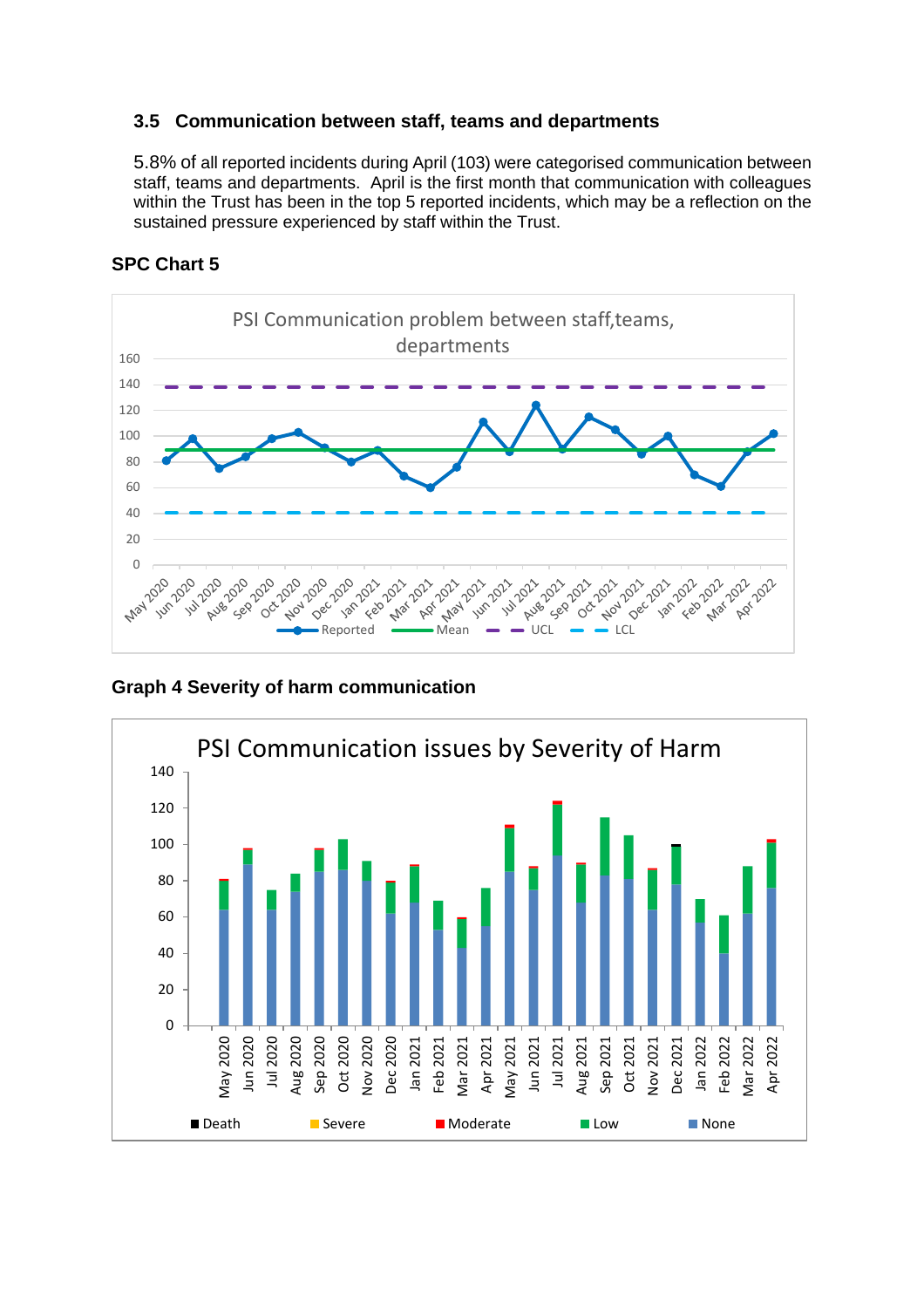#### **3.6 Staffing**

4.4% of all reported incidents during April (78) were categorised as Staffing Problems.

Data relating to staffing incidents is triangulated with quality metrics and reported through the Divisional Directors and the Director of Nursing through to Quality and Safety Assurance Committee.

SPC Chart 6 demonstrates that staffing incident reports have increased since June 2021 and have remained on or above the upper control limit, many of which related to COVID related/isolation absence.



**SPC Chart 6**



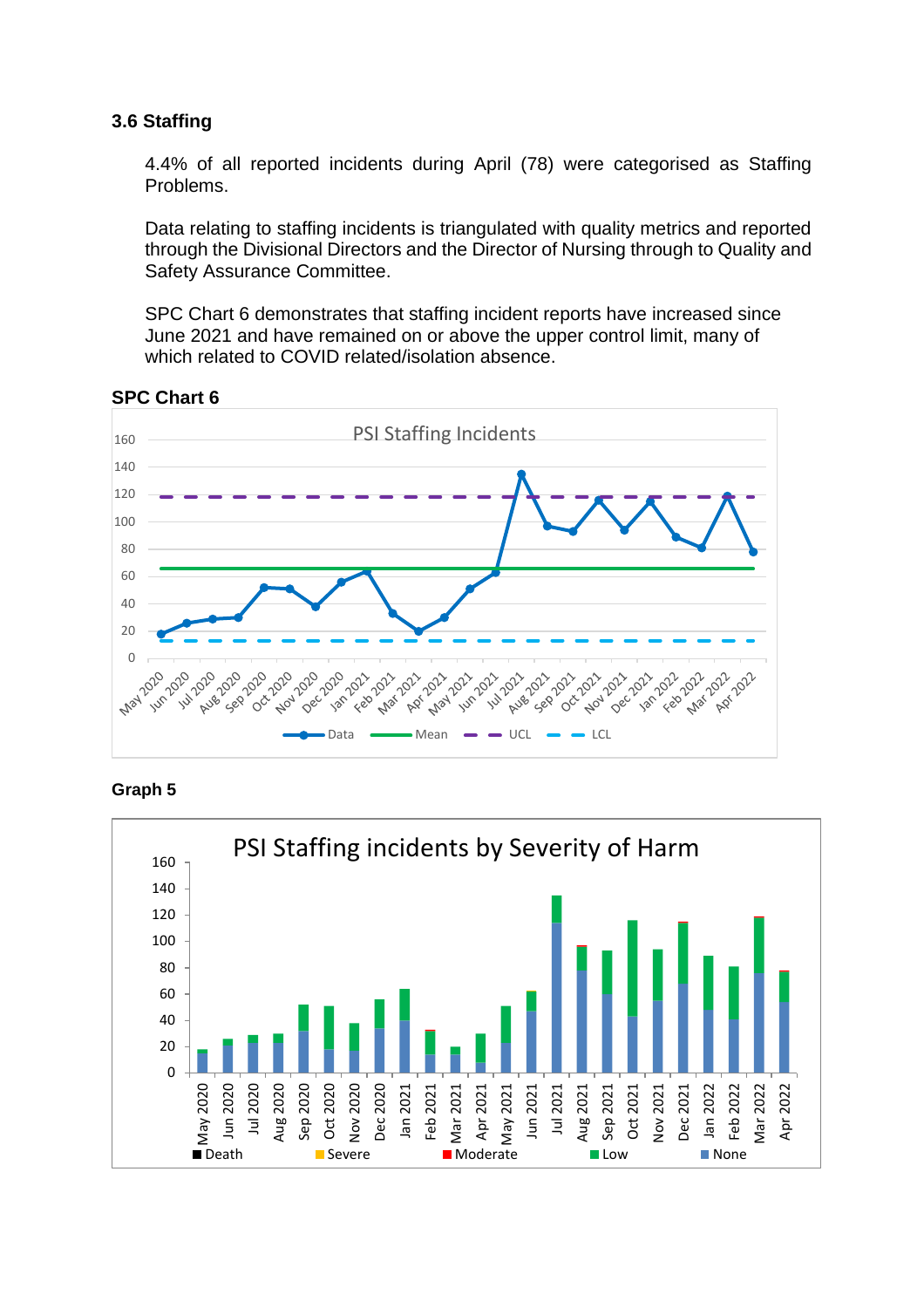#### **4. Incident Management including Serious Incident Management**

#### **4.1 Review, Action and Learning from Incident Group (RALIG)**

6 New case assessments were reviewed by RALIG during April, Chaired by the Co-Medical Director, resulting in 4 Serious Incident Investigations being commissioned and 2 Internal Investigations.

#### **4.2 Nursing Incident Quality Review Meeting (NIQAM)**

1 Serious Incident Investigations were commissioned during April relating to a fall with severe harm. (See appendix 1 for detail).

#### **4.3 Maternity**

There was 1 serious incident reported for Maternity during April, which is a HSIB Investigation (See Appendix 1 for detail).

#### **4.4 Serious Incident Reporting Year to Date**

At the end of April 2022/2023 the Trust had reported 8 serious incidents.

## **SPC Chart 7**



## **5. Never Events**

There have been no Never Events reported in April 2022.

#### **6. Overdue datix overtime**

SPC 8 shows that the improvement of overdue incidents has been sustained since the introduction of the Divisional Quality Governance teams who are supporting the clinical teams with reviews

#### **Mitigation and trajectory for improvement**

All datix are reviewed daily by the Quality Governance/Safety teams who filter out those datix that require immediate actions. Moderate harm or above incidents are reviewed at the weekly Review of Incident Chaired by the Assistant Director of Nursing. All Divisions have a weekly incident review meeting to prioritise and escalate incidents, such as Neonatal and Obstetric risk meeting, Medicine incident review group, ED weekly incident review.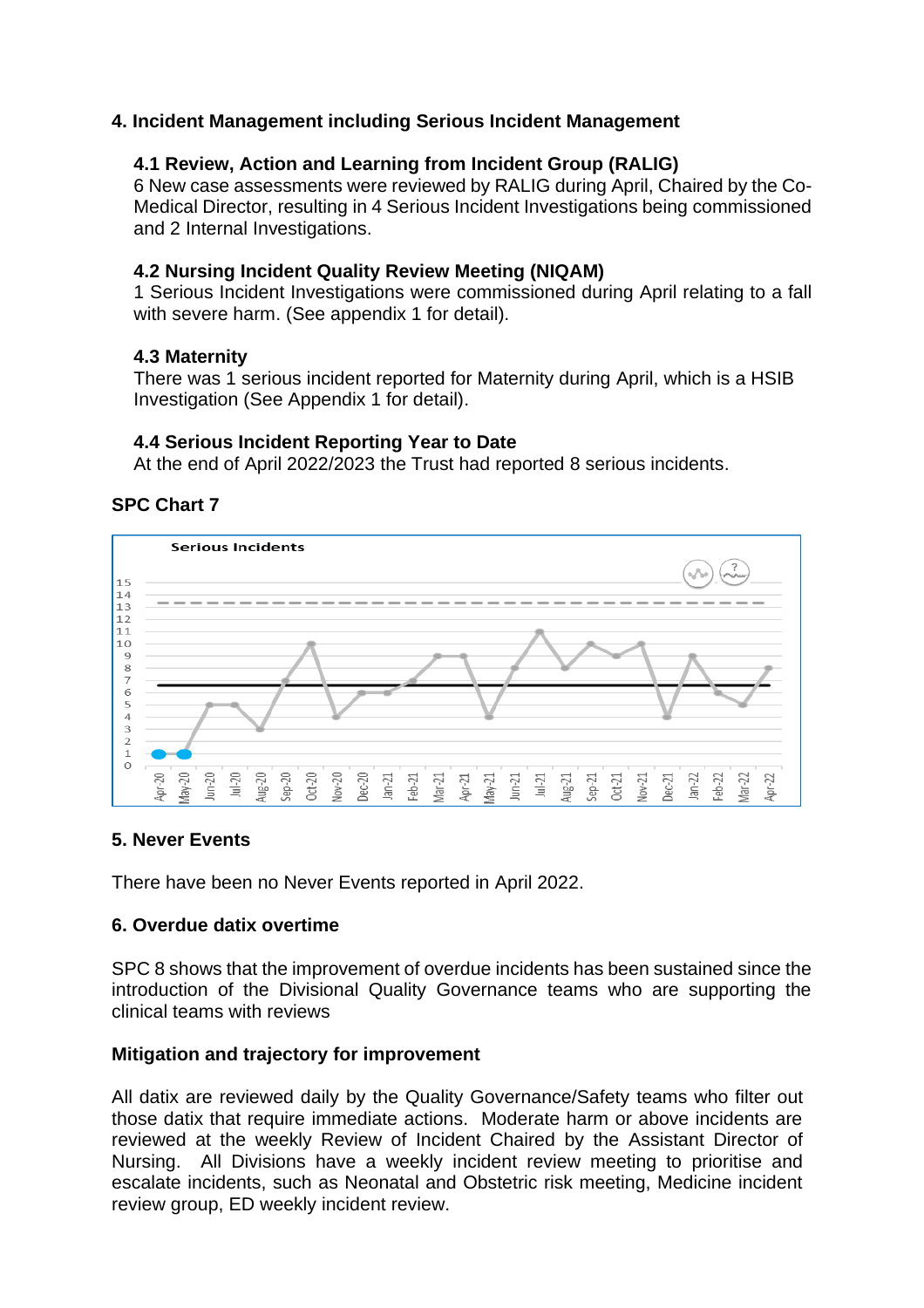## **SPC Chart 8**



## **7. Lessons Learned and Action Plan Themes**

There were 8 Serious Incidents closed in April. A sample of the learning identified can be found in Appendix 2 and 3.

## **8. Duty of Candour**

There have been no reported breaches in Duty of Candour during April. An internal audit of duty of candour is due in July 2022, the results will be reported in September 2022.

## **9. Quality Governance Framework**

The new Quality Governance Framework and structure is now in place to support Divisional Quality Governance teams to create a robust resource to enable a standardised approach to Quality Governance across the Divisions.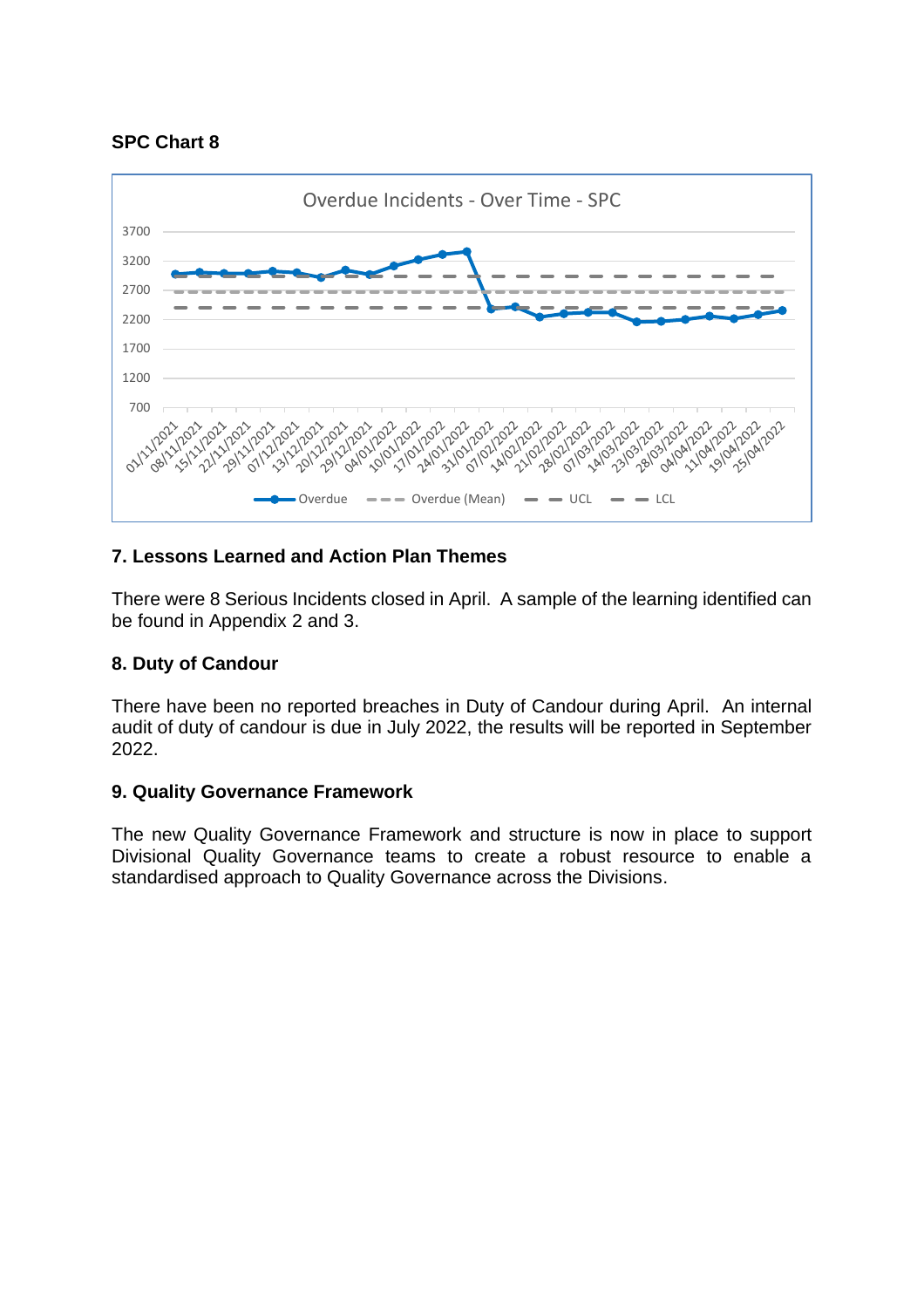## **Appendix One**

## **New Serious Incident Investigations - April 2022**

A summary of the serious incidents reported in April 2022 is contained Table 1.

There were 8 serious incidents reported in April 2022.

#### **Table 1**

| SI                                                   | <b>Number</b><br><b>Reported</b> |
|------------------------------------------------------|----------------------------------|
| 2022/6543 Delay in treatment leading to death        |                                  |
| 2022/6977 Death following airway issues/tracheostomy |                                  |
| 2022/7101 Suboptimal Care/inappropriate discharge    |                                  |
| 2022/7516 Term Intrauterine death (HSIB) - Maternity |                                  |
| 2022/7947 Suboptimal care blood glucose management   |                                  |
| 2022/8466 Suboptimal care                            |                                  |
| 2022/8485 Delayed Diagnosis                          |                                  |
| 2022/8597 Fall Head Injury                           |                                  |
| <b>Total</b>                                         | 8                                |

## **Closed Serious Incident Investigations – April 2022**

| SI-Closed April 2022                                     |  |  |
|----------------------------------------------------------|--|--|
|                                                          |  |  |
| 2021/8055 Maternity Obstetric affecting baby - HSIB      |  |  |
| 2021/18693 Maternity Obstetric affecting baby - HSIB     |  |  |
| 2021/21808 Delayed Diagnosis                             |  |  |
| 2021/238892 Suboptimal care of the deteriorating patient |  |  |
| 2021/24701 Fall resulting in fractured neck of femur     |  |  |
| 2021/24979 Fall resulting in fractured neck of femur     |  |  |
| 2021/25777 Category 3 Pressure Ulcer                     |  |  |
| 2021/564 Fall resulting in head injury and death         |  |  |